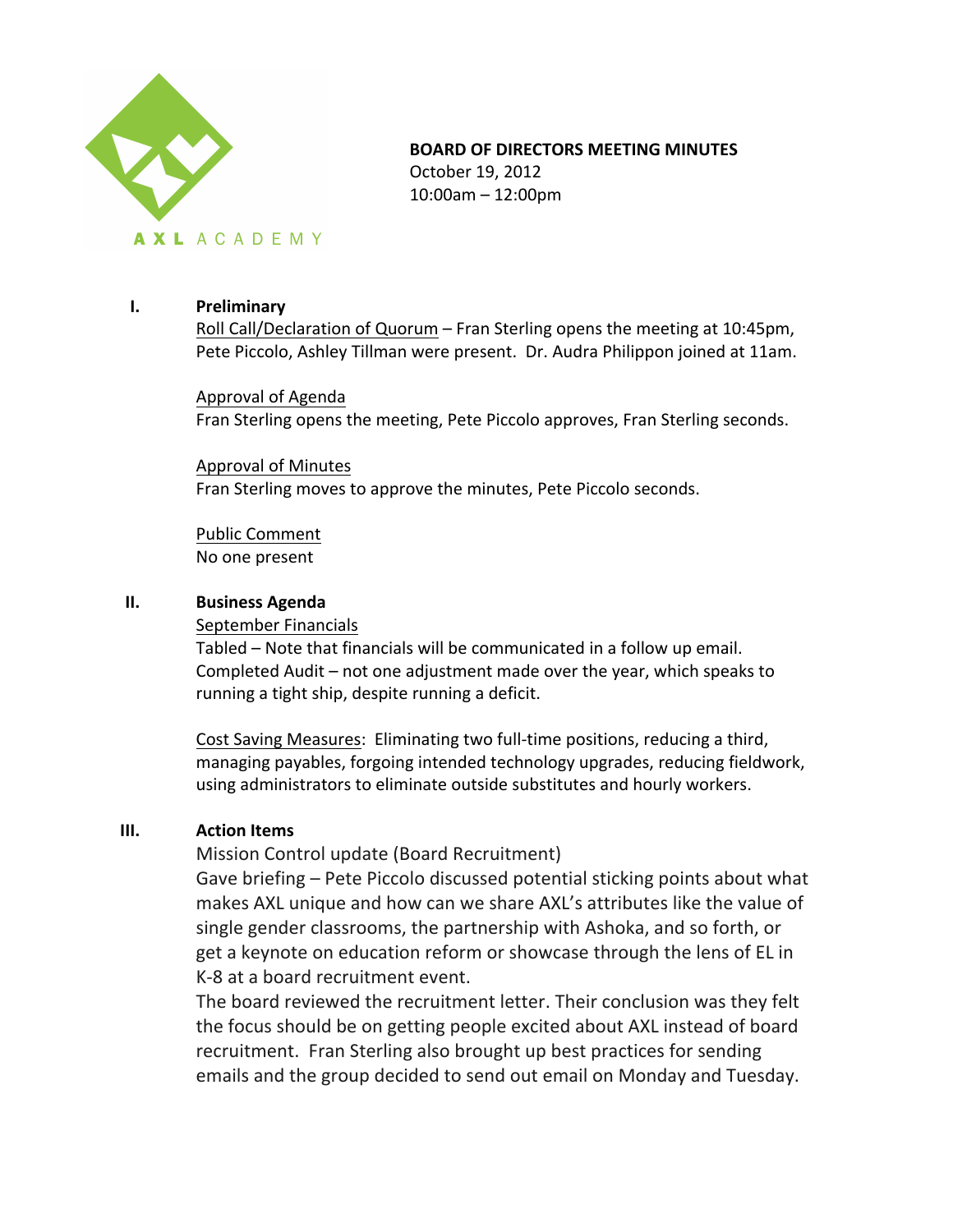Audra Philippon shared about the Charter School Institute (CSI). Audra Philippon discussed documents sent from CSI. Currently we pay 5% in fees and then end of year get 8-13% back, because AXL is located in APS CSI would only take out \$108 compared \$200. APS takes out Per Pupil funding, and their would be slightly lower administration fees with CSI. AXL would not be paying special education costs and CSI would pay close to \$78,000 for special needs kids, get funding for our, get money for ELL – between the increase in funding and decrease in fees AXL would net \$350,000 difference in AXLs favor.

Fran Sterling and Pete Piccolo will figure out a game plan to support once meeting with superintendent occurs.

### **IV.** State of the School Report (Audra)

#### Enrollment

School is down 5 FTE (because of attrition in  $8<sup>th</sup>$  grade). Two crews have as many as 30 scholars to compensate.

### Math Curriculum

Going to write own curriculum, have drafted first round of curriculum, meeting over break to write measurements, testing team teaching, seven people volunteering to continue working on this curriculum to get it done by the start of T2.

### Mill Levy MOU

Audra shared about what the impact of the Mill Levy passing will be on Charter Schools in Aurora.

### Recent Attention

Audra Philippon and Ashley Tillman discussed the interview with Ashoka about character and discipline and shared the details about Ashoka's Empathy Initiative. 

**V. Executive Session** (if necessary) None.

### **VI. Agenda Items for Next Meeting**

Follow up with September Financials and any new information about CSI.

- **VII. Discussion Items** None.
- **VIII. Adjourn**